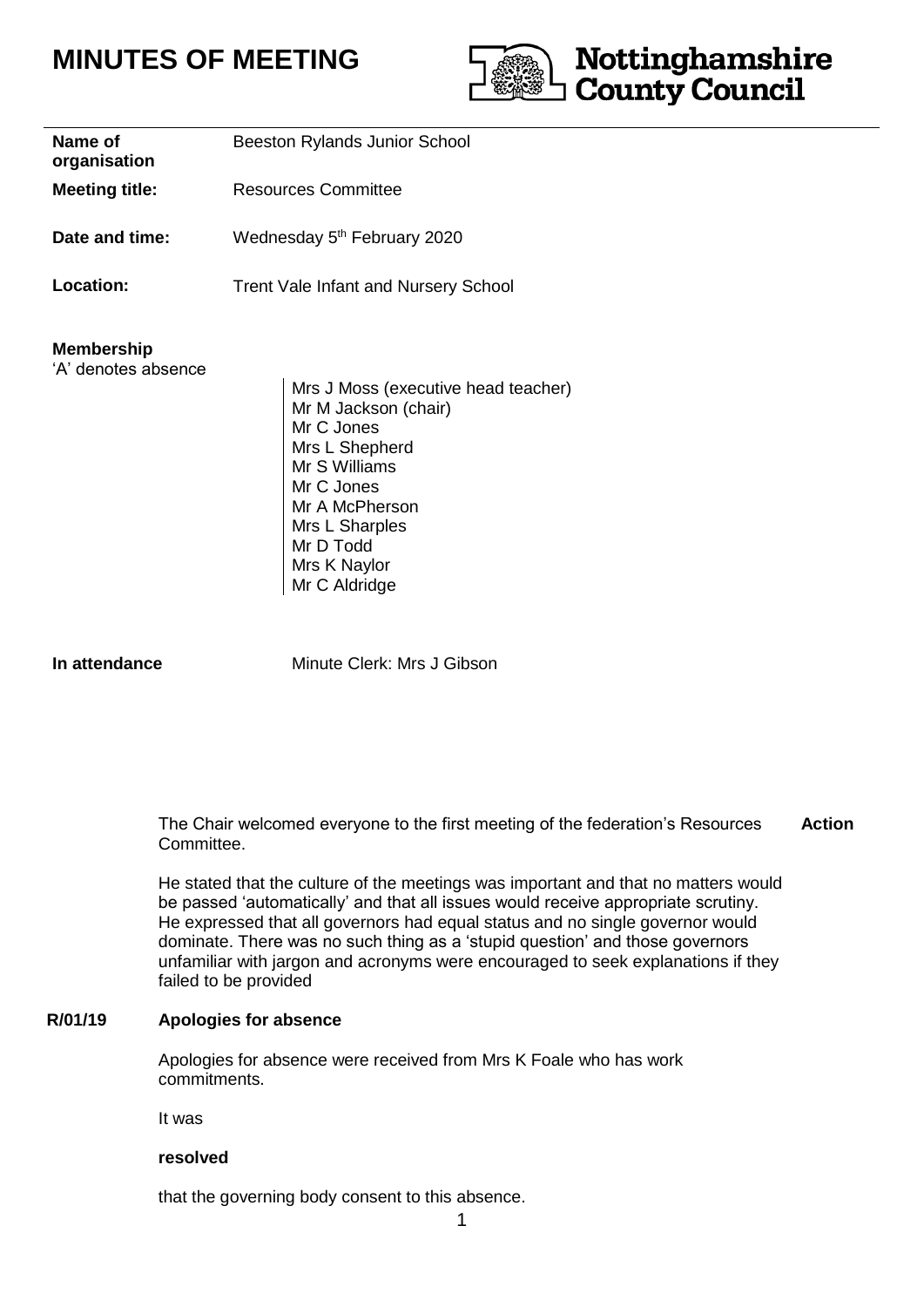# **R/02/19 Declaration of interest**

Mr C Jones and Mrs L Shepherd made a declaration of interest. Mr Jones partner is a teacher at Rylands Junior school and Mrs Shepherd's sister is a teacher at Trent Vale Infants school. No other declarations of interest, either direct or indirect, for items of business on the agenda were made.

# **R/03/19** *Approval of minutes* **of** *Finance and General Purposes and Personnel Committee meeting*

*The minutes of the summer term meeting held on 8 10 2019, two separate meetings for two separate schools, having been previously circulated were confirmed and signed by the chair.*

Matters arising

#### *External Painting of the Hall at TV*

The executive headteacher advised this has been completed by Mr Denning, the caretaker at Trent Vale, which has saved on costs.

#### *Teachers Pay Award September 2019 – TV and BRJS*

This was agreed at the full Governors meeting November 2019.

#### *Email accounts when staff and governors leave*

The executive headteacher advised that ICT support have reviewed all email accounts and all old staff and governor accounts had been deleted. An exit check list for employees has been prepared by S Kaye for the federation which includes email accounts, equipment and other associated items. This has been trialled in December and worked well.

#### *Website update Freedom of Information Publication Scheme – TV and BRJS*

This is completely up to date.

#### *Autumn term health and safety report – TV*

Mr D Todd has completed the review and produced a report which was sent by email. The executive headteacher advised she has not seen the email or report. Mr D Todd confirmed that the review was fine and all was in order

#### *Who owns the process of the annual review of the Appraisal policy if EHT off sick*

Mrs L Sharples has been speaking to HR who advised they were looking at making amendments to the overall policy. The executive headteacher thoughts are that in these circumstances the governing body would look to appoint a temporary executive headteacher. **A governor queried if there was an existing nominated succession plan.** The executive headteacher stated there was no plan currently however, there had been one in place during the start of the collaboration of both schools. This will be discussed with the SLT team **EHT**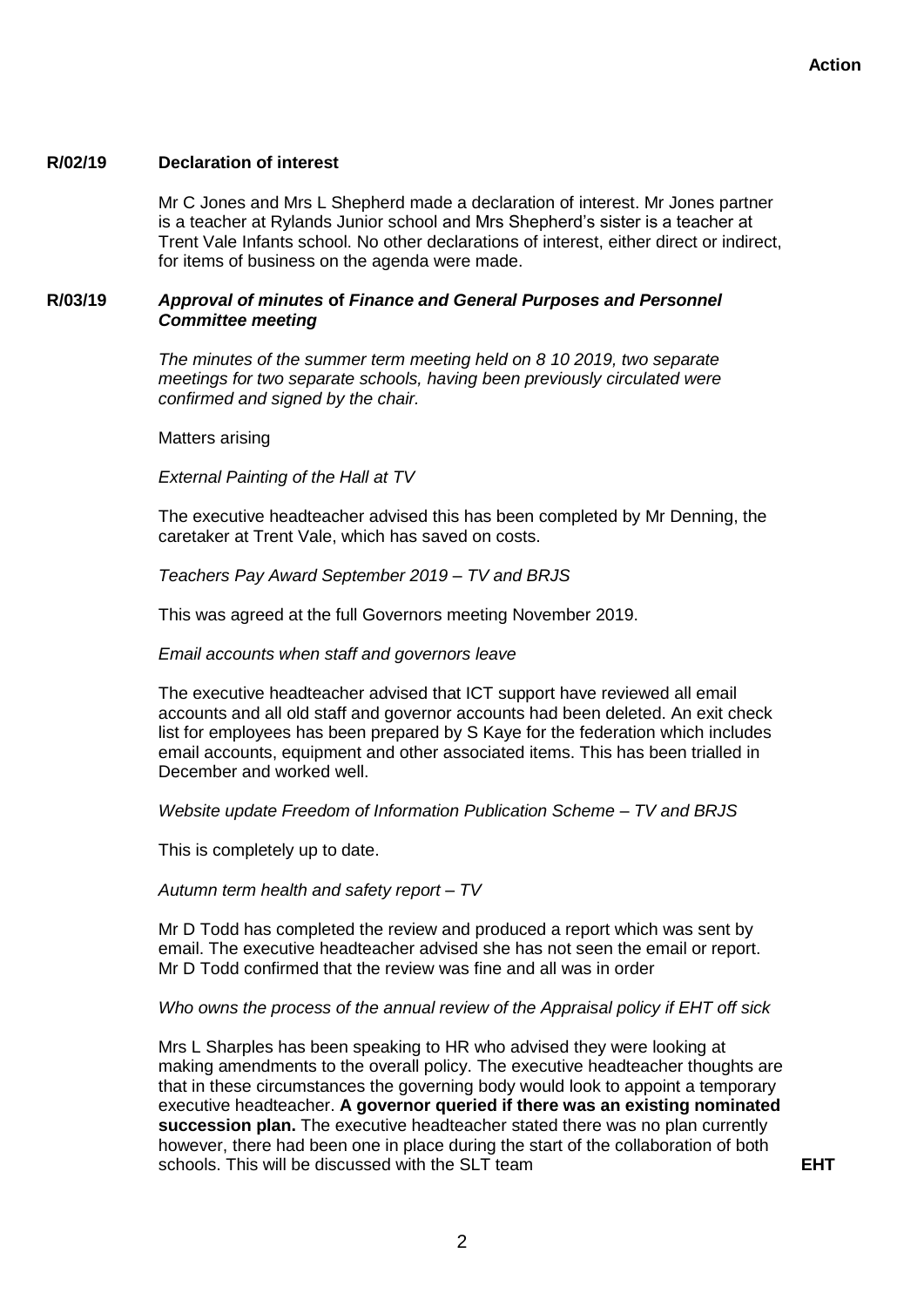# *Gap in the fence – BRJS*

This has been rectified by the caretaker, discussions continued around the state of the fencing. **Governors queried why parts of the fencing are not up to the same standard as the main fencing, does the council specify the height and standard of fencing and does the council cover the cost of fencing.** The hedgerow was inspected at the end of autumn, there is no specified standard for school fencing and the council pay for fences which run directly alongside a road but not boundary fences. It was agreed that risks may arise during work on the neighbouring bungalow and the fence needs to be made safe in the short term.

**EHT**

# *Safer Recruitment Training*

The executive headteacher needs to renew her training and the SLT need to compete theirs. Training has been purchased and a deadline of Easter has been set for completion. **A governor queried if any governors have completed this training.** It was confirmed that Mrs L Shepherd and Mr M Jackson have.

# *EHT salary split*

This is based on pupil numbers in each school and is currently 60% Juniors and 40% Infants.

# **R/04/19 Finance**

*Trent Vale* budget is on target and currently stands at 85% expenditure. Mrs S Kaye discussed the budget and noted that the additional salary payment for the executive headteacher and £8000 clawed back from no longer offering universal FSM as standard have helped. The executive headteacher advised that £50k deficit was estimated at the start of the budget setting last year and the budget is currently just below this. The bank account is not overdrawn and it may be possible to keep this out of deficit as salaries do not go through the account. Mrs S Kaye invited any questions, none were raised. The executive headteacher explained that long term sickness and an ongoing operation and recovery have also impacted the budget. Building maintenance spend is currently at 90% due to a burst water pipe that had to be dealt with as a priority. **A governor queried if the financial tightness was impacting pupils.** The executive headteacher advised that they have had to cut back a little in this area but have been moving money from the school fund to the budget to purchase books. There has also been a lot of cooperation within school with resources being shared.

*Beeston Rylands* budget is currently at 80% spend. A lot of work has taken place this year with updated carpets, refurbishment of internal doors plus front door and new fire doors. The building is looking slightly better following these works. The surplus at the Juniors is higher than the deficit at the Infants and this is what the executive headteacher wanted to achieve. **A governor queried if you can lose the surplus.** The executive headteacher confirmed this wouldn't happen. New procedures mean that all carry forward figues have to be allocated a reason and this can be for future proofing etc. **A governor queried if this can be used to offset the deficit at the Infant school.** The executive headteacher explained that we are still two separate schools but, now federated, we can be more flexible with the budget, however we may need to seek advice. **A governor queried if Finance would view this as part of the recovery plan.** The executive headteacher explained that not having been in this position before she didn't know. However number for F2 are looking good for September and school are looking for opportunities for sharing monies e.g. the executive headteachers salary costs rather than just giving money between schools.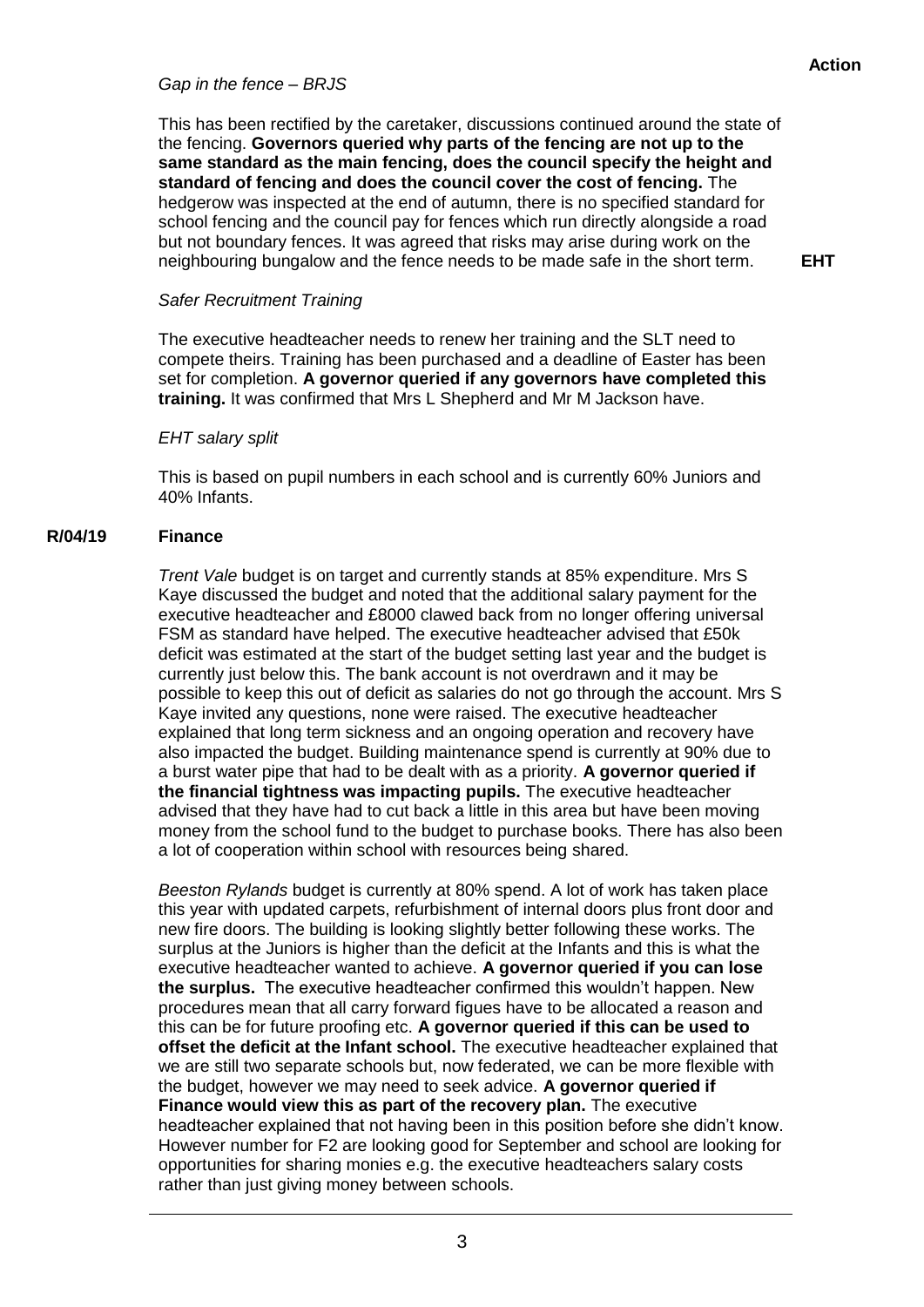# *Approval of virements*

**HT**

**A governor asked for an explanation of this.** The executive headtecher explained that this is any adjustment made to the budget of over £2000. Beeston Rylands currently have a request for this due to the salary % sharing for the executive headteacher which was backdated to September. This was agreed and signed by the chair.

# *School Fund – funds available and audit*

Trent Vale Infants 2018-19 Certified Summary of School Fund Transactions was presented to the governors and approved.

Beeston Rylands Juniors 2018-19 Certified Summary of School Fund Transactions was presented to the governors and approved

**A governor queried what the school fund was.** It was explained that this is funds outside the scope of the school budget. Monies raised by parents group, donations to school, tuck shop etc are paid into this account. Funds are then used, in the main, to buy books but also for subsidising costs of trips etc

# *Annual review of the Finance Policy*

This has been completed as a joint policy, the NCC sample finance policy has been adopted with an appendices added.

**A governor queried why the finance policy stated no petty cash whilst the Governors policy states petty cash.** This will be amended. Governors claims are **EHT**w expected to be very rare and would have to be agreed in advance and Mr Jackson said he would claim for his reduced price travel to Mansfield for safeguarding training.

# *School Financial Value Standard (SFVS) – TV and BRJS*

Vickie Leivesley from schools financial services led a meeting yesterday regarding the new requirements of the above. The chair attended this meeting and wanted to pass on his thanks to the office managers of both schools whose expertise was impressive and also noted Vickie Leivesley was very good and useful. This was not just a box ticking exercise, points were discussed and a financial benchmarking exercise was completed. The executive headteacher advised that the benchmarking compares 15 similar other local schools and fortunately when Trent Vale was entered Beeston Rylands was one of the comparison schools. All schools were from Nottinghamshire and only primary schools were compared.

The executive headteacher gave an overview of the financial benchmarking

- Staff Impacted by SLT at TV
- Supply Juniors high as Y3/4 teacher supplied by Connex Agency
- Support Infants higher than Juniors and sits in middle as expected
- Admin/clerical Juniors higher as have 2 full time staff
- Other staff Infants in the middle as cover nursery on ratio  $1 8$
- $\bullet$  Premises nothing as buy in from NCC
- Cleaning & Caretaking Infants have 2 cleaners and a large site
- Maintenance & Improvement Juniors higher as nothing spent historically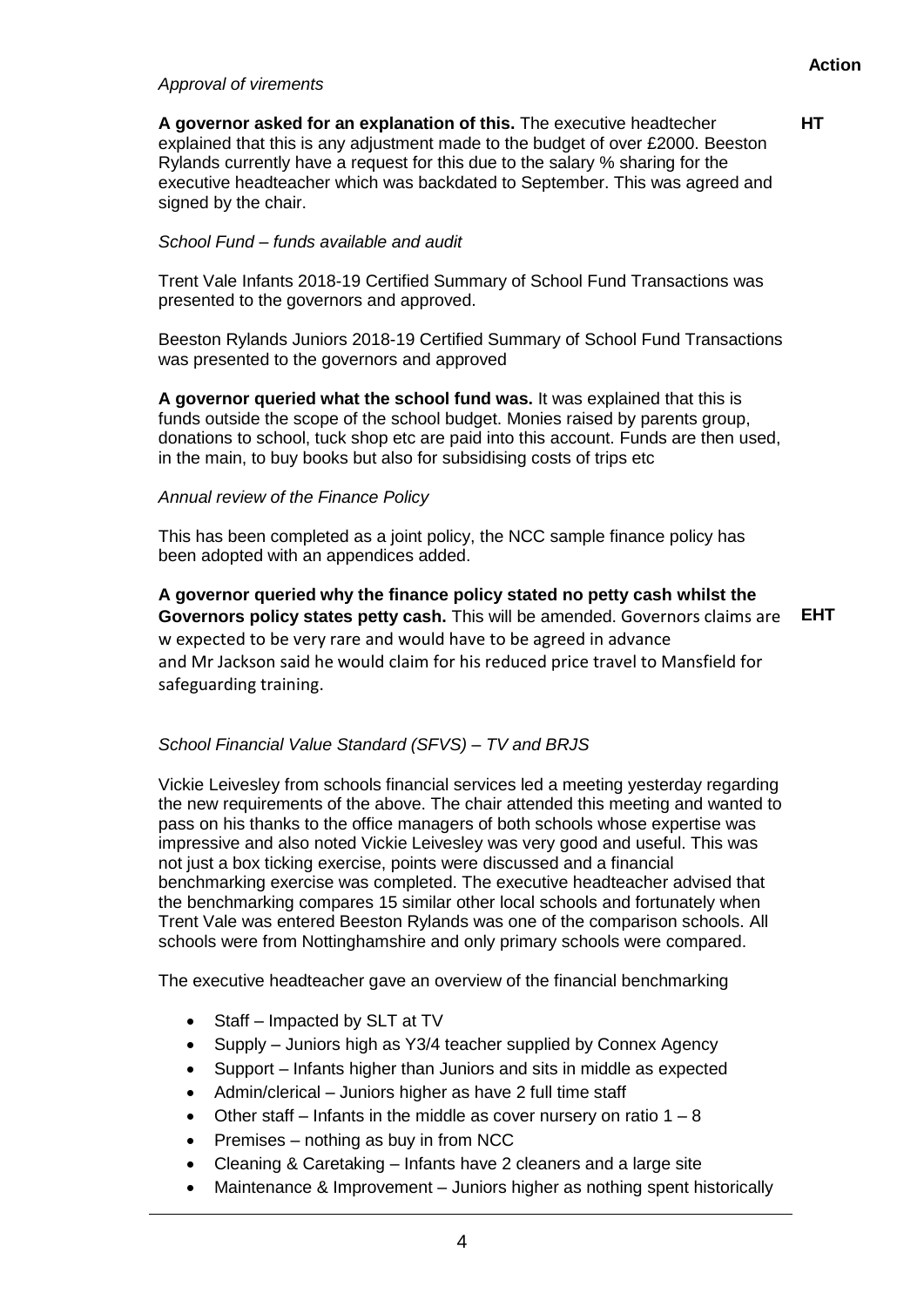- Occupational Costs Infants higher as building larger **A governor queried what these costs are** bins and sanibins
- **EHT**
- Supplies and services Juniors cost higher as use Premier Sports 2 days per week
- Educational Supplies Juniors higher as expected

• Catering – Infants has a kitchen so costs are higher

This all made sense and needed sharing with the governors. The SFVS is almost complete, the staff and governor matrix are the only outstanding actions.

The executive headteacher discussed the following points which had flagged up as part of this exercise

- Cost of teaching staff at TV is high. This was partly due to a teacher who was in the budget for  $2/3^{rd}$  of the year but hadn't been included in the staff numbers. Adjusted staff number by 0.7 to reflect this
- Staff cost in lower 10% at BRJS but middle at TV. This is due to teachers only being included in teaching staff, TA costs are included in this category
- SLA costs higher at TV than BRJS. Historically when the collaboration was set up the BRJS had no money in their budget. The executive head teacher cost was split 50/50 with one day cover for SLT paid by BRJS. This was beneficial to both schools budget
- The DFE have advised premises insurance may be purchased through the insurance scheme which most academies' use which has significant savings. Vickie from schools financial services will update school on this

# **A governor queried what would happen re a classroom teacher if SLT**

**reduced.** The executive head teacher explained that the SLT roles in TV much larger than at BRJS. The SENCO role is also carried out by Katherine as part of the SLT responsibilities.

# **A governor raised concern regarding TV having time to fulfil the SENCO role out of the 1.5 days**

**A governor queried the headline costs asking if the executive headteacher could have been counted twice within in.** The executive headteacher confirmed this was not the case.

The executive headteacher stated that SFVS will be completed for the full governors meeting on 12<sup>th</sup> March 2020.

# **Inventory**

#### *Items to be disposed of*

TV and BRJS produced documents listing items. Both were agreed and signed by the chair for disposal.

# **A governor requested a date column to be added to the document detailing purchase date to aid with write off requests**

**A governor queried how the items were disposed of.** Items are disposed of securely, with data wiped, by Hancox IT Solutions

5

*Items to be devalued*

#### **R/05/19**

**SK/JG**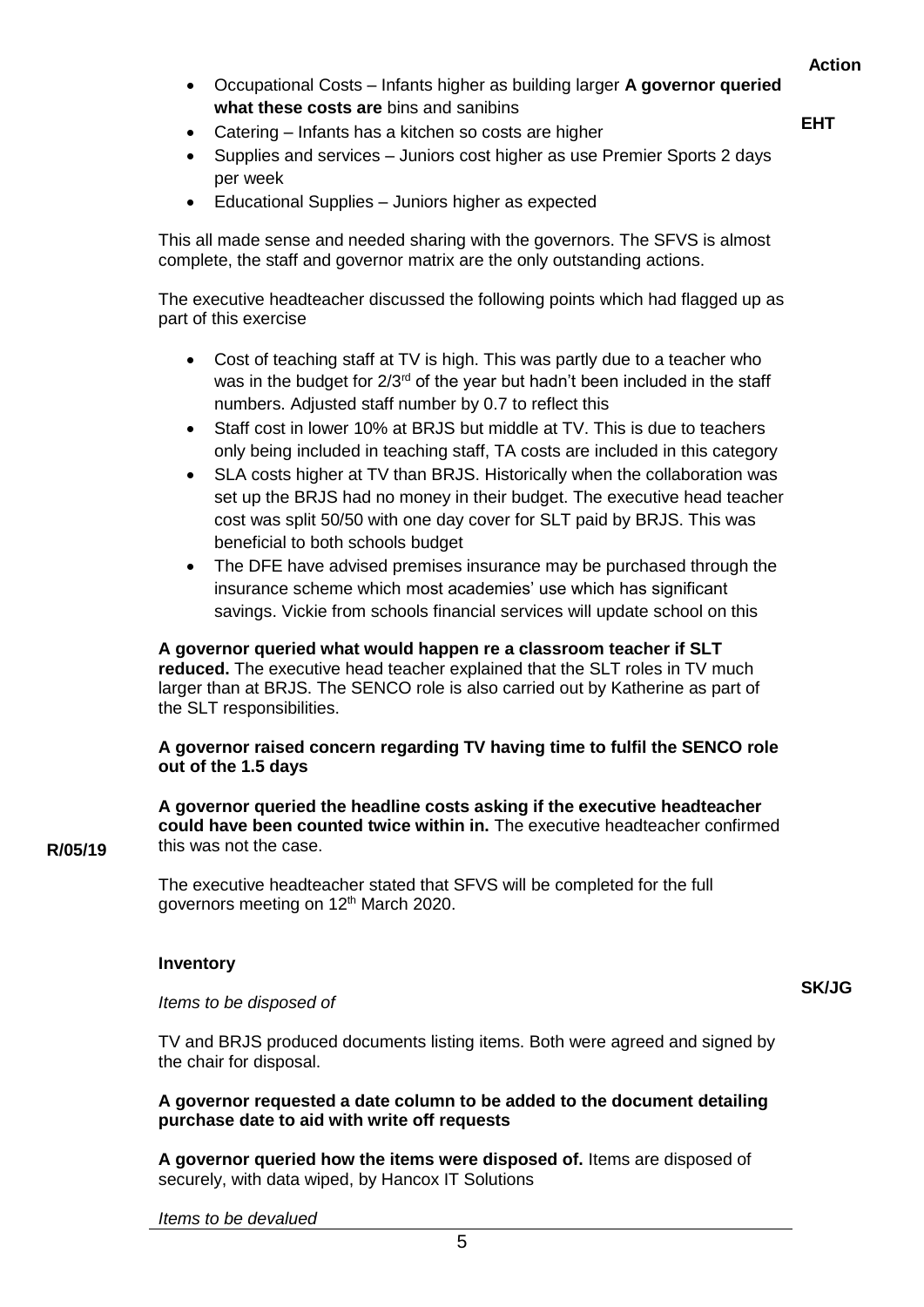**R/06/19** BRJS - 2 x CD players and a cassette player. These are still in use but have no monetary value. It was agreed they could be removed from the infantry.

# **Mrs S Kaye left the meeting at 18.48pm**

**GDPR** 

**R/07/19** The executive headteacher advised all policies are in place and suggested that as there had been no changes to these the governors approve continuous use. Mr A McPherson advised he was in agreement with this as there had been no incidents. The governors agreed to approve this request.

# **Personnel Issues**

*See confidential items*.

# **Mr D Todd left the meeting at 19.03**

**Appraisal**

*Headteacher – termly review*

The executive headteacher advised that as Wendy Weldon had been conducting her appraisal for the past 3 years it was best practise to appoint another person. She also stated that she was happy to update reviews at the resources meeting, moving it to the end of the meeting with the relevant governors if confidential. Review on track and working well.

**EHT**

**A governor queried the process for appointing an external supplier.** The executive headteacher explained that if NCC appoint they allocate a person, whereas if they are appointed by the school there is a choice. The decision is a governing team decision. It was agreed that the executive headteacher should make enquires to appoint.

**R/09/19**

**R/08/19**

*Teaching staff - termly reviews*

All on track.

#### **Health and Safety**

*Spring term health and safety visit*

Darryl and Chris to organsise, could visit both sites together as this works well now federated. Spring term date to be advised to the executive headteacher.

**R/10/19** *Risk assessments*

Relevant folders handed to Mr C Aldridge for review

# **Policies to be ratified**

- Annual review of the Finance Policy
- School Financial Value Standard *– for full govs*
- Services to Schools for full govs
- Local Asbestos Management Plan under review
- Annual review of the Health and Safety Policy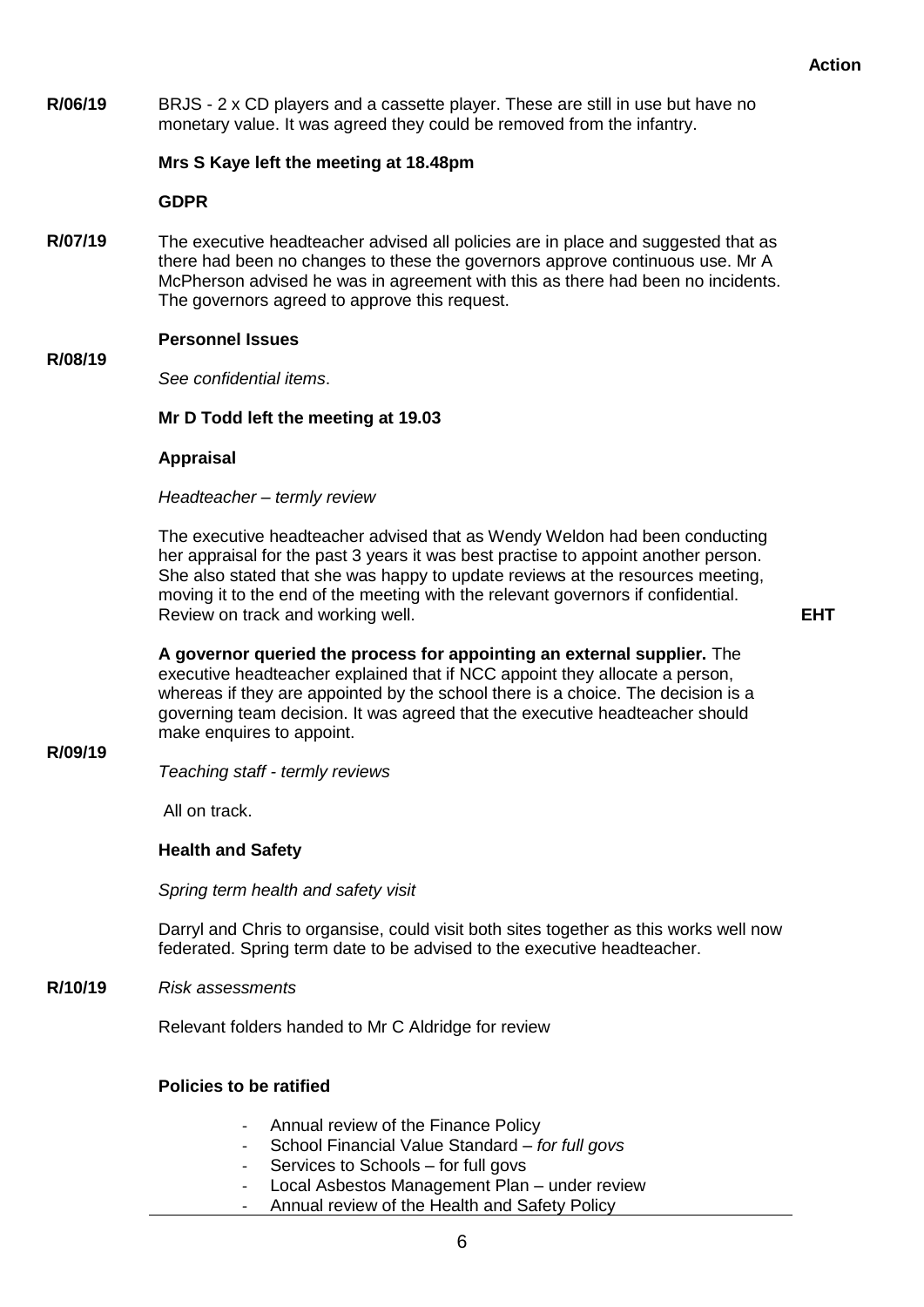- Annual review of the Emergency Plan
- Annual review of the School Smoke Free Policy
- Annual review of the Admissions Arrangements
- Three year review of Governor Allowances amend see R/04/19
- Annual review of the Continuing Professional Development Policy
- Three year review of the Induction Policy

All of the above policies were agreed and ratified subject to the agreed actions.

*A governor queried if it would be useful for any other governors to complete the matrix and their skills. It was agreed that this would be sent to all governors who would write a short statement regarding their skills at the end of the matrix* **EHT**

**EHT**

**A governor queried why there were 2 policies for Health and Safety.** This is due to two separate sites. It was also noted that BRJS should also state not applicable for catering

**A governor advised the School Smoke Free Policy still states FG&P.** This will be amended

**A governor queried why the policies are reviewed annually and not every 3 years.** The executive headteacher explained it was easier to keep them updated if reviewed more frequently.

**R/11/19 A governor queried if there was a plan in place for TV to have the same online check in system as BRJS.** The executive headteacher advised they would like the system installing but have no firm plan as yet.

# **Any other business**

The executive headteacher raised the cost of the SLT and provided some scenarios with costings. These are not proposals for agreement but a starting point for consideration of SLT costs in the future. The splits in costs suggested would not remain constant year on year due to the pupil number fluctuation at each school.

**A governor queried SLT numbers in each school.** The executive headteacher views the SLT as a whole as more time is spent at BRJS than TV. There are 2.5 SLT at TV and 1.5 at BRJS. The Head of School role at TV is a job share although both positions are paid a full time salary. The SLT are aware that the current position cannot be sustained, the executive headteacher feels it probably needs to remain the same for the next financial year, with the budget set as now, and then look at the way forward. **EHT**

**EHT**

**A governor advised that the governing body information on the school website needs updating.** The executive headteacher advised that SCR is her priority at present. **A governor suggested that this could be delegated.**

**A governor queried if consideration had been given to the school having one website now it is a federation.** The executive headteacher will speak to the website provider CODA.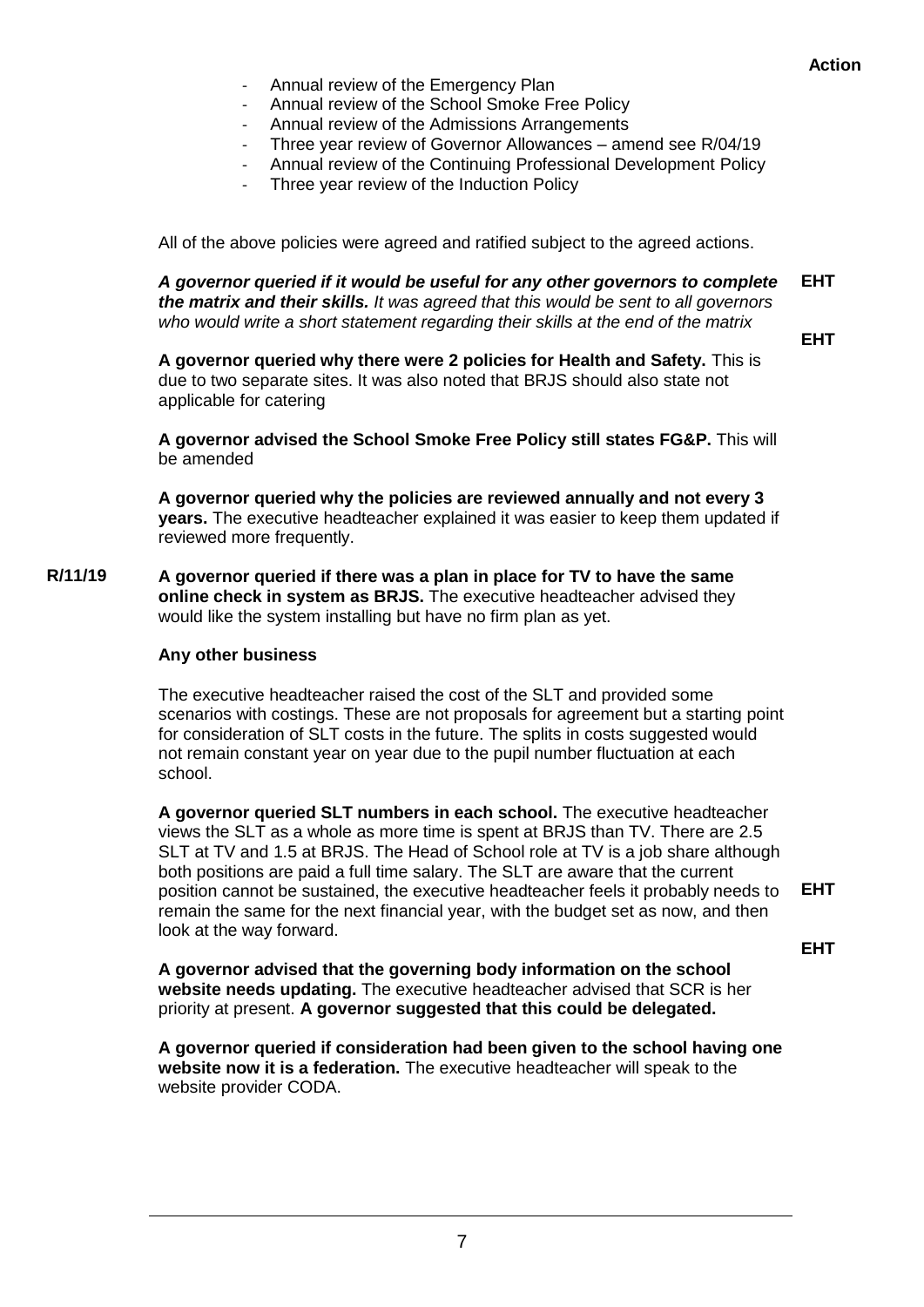# **Confirmation of date for next meeting**

The governing body

# **agreed the following dates for future meeting:-**

spring term – Wednesday  $6<sup>th</sup>$  May 2020 – 5.30pm

# **Determination of confidentiality of business**

It was

# **resolved**

that all papers and reports be made available as necessary apart from Personnel Issues

# **The meeting closed at 7.34 pm.**

|--|--|--|

# *PLEASE MAKE SURE YOU REMOVE THE CONFIDENTIAL PAGE BELOW IF YOU DO NOT NEED IT*